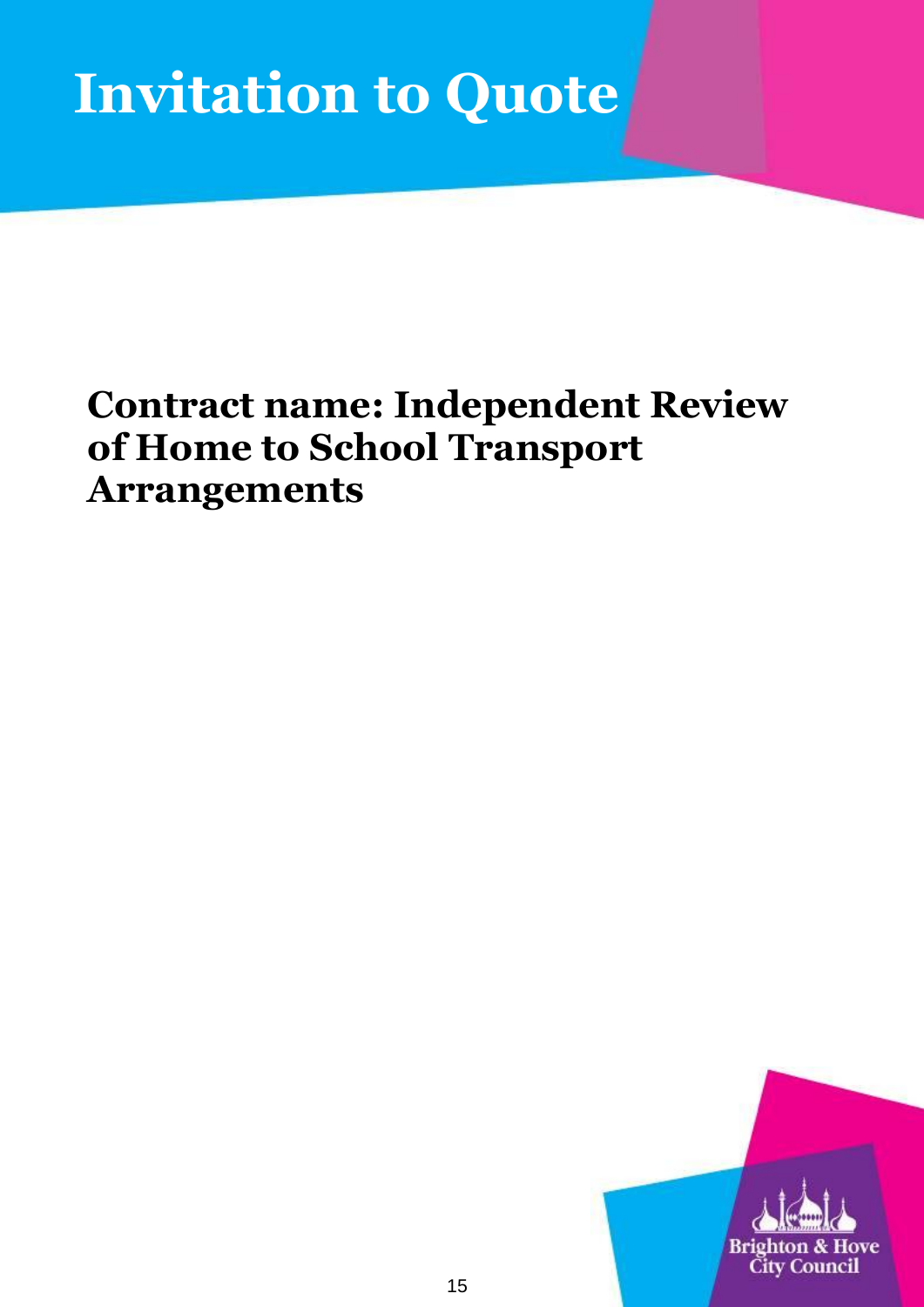## **Contents**

| 3.  |  |
|-----|--|
| 4.  |  |
|     |  |
|     |  |
|     |  |
|     |  |
| 8.  |  |
| 9.  |  |
| 10. |  |
| 11. |  |
|     |  |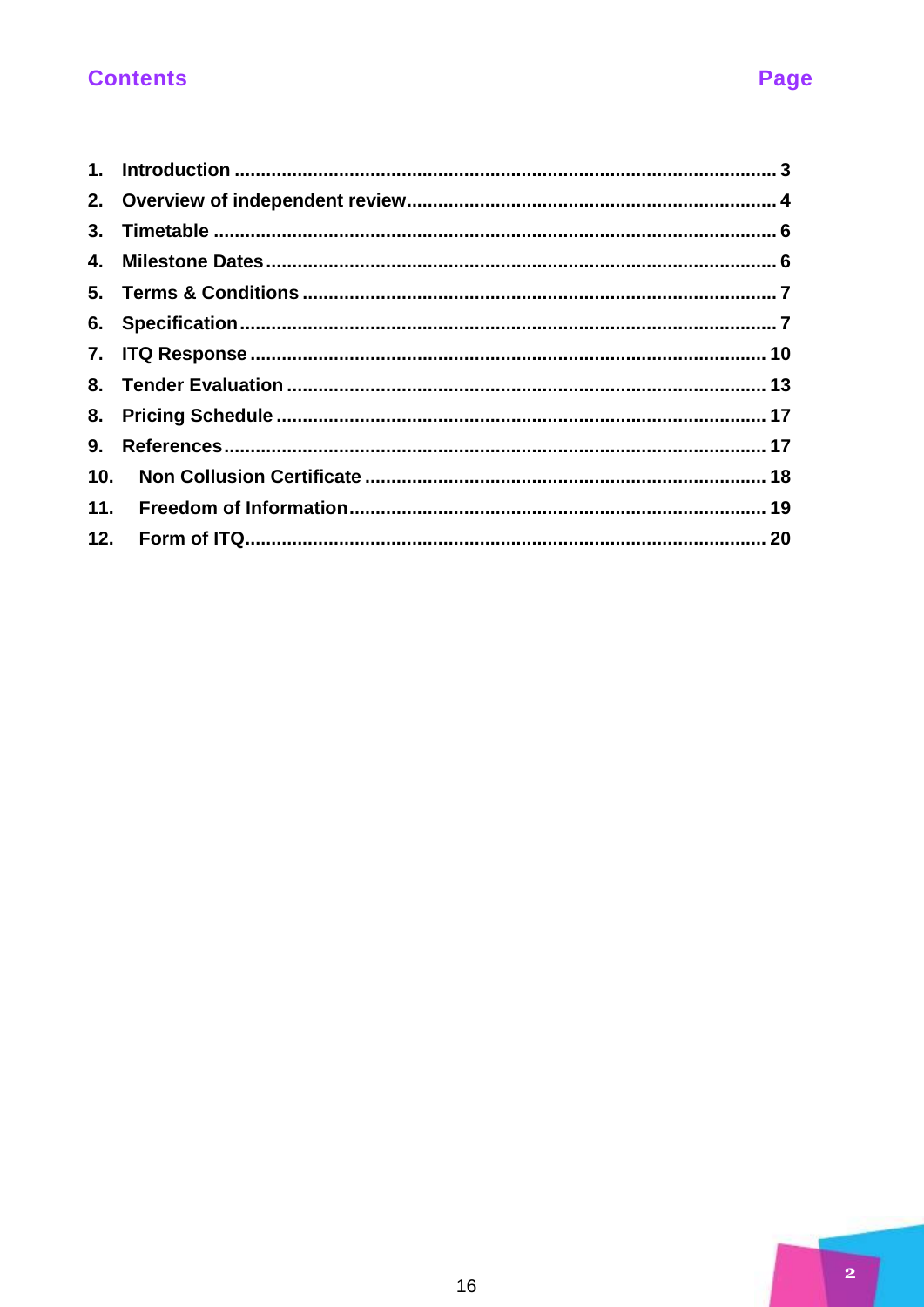## <span id="page-2-0"></span>**1. Introduction**

The purpose of this ITQ is to obtain professional, properly defined and priced propositions and solutions for an Independent Review of Home to School Transport (HTST) arrangements.

## 1.1 **The Council**

Brighton & Hove City Council ("the Council') is a 'unitary authority', which means that it is a single tier authority responsible for all local governance functions within the area. This includes functions such as social services, libraries, waste disposal and collection, highways, education, planning, licensing and much more.

## 1.2 **The Council's Corporate Priorities**

The four strands of the council's purpose are:

- A good life: Ensuring a city for all ages, inclusive of everyone and protecting the most vulnerable.
- A well run city: Keeping the city safe, clean, moving and connected.
- A vibrant economy: Promoting a world class economy with a local workforce to match.
- A modern council: Providing open civic leadership and effective public services

The council's purpose is to provide strong civic leadership for the wellbeing and aspiration of the city.

More information about Brighton & Hove City Council is available on our [website.](http://www.brighton-hove.gov.uk/)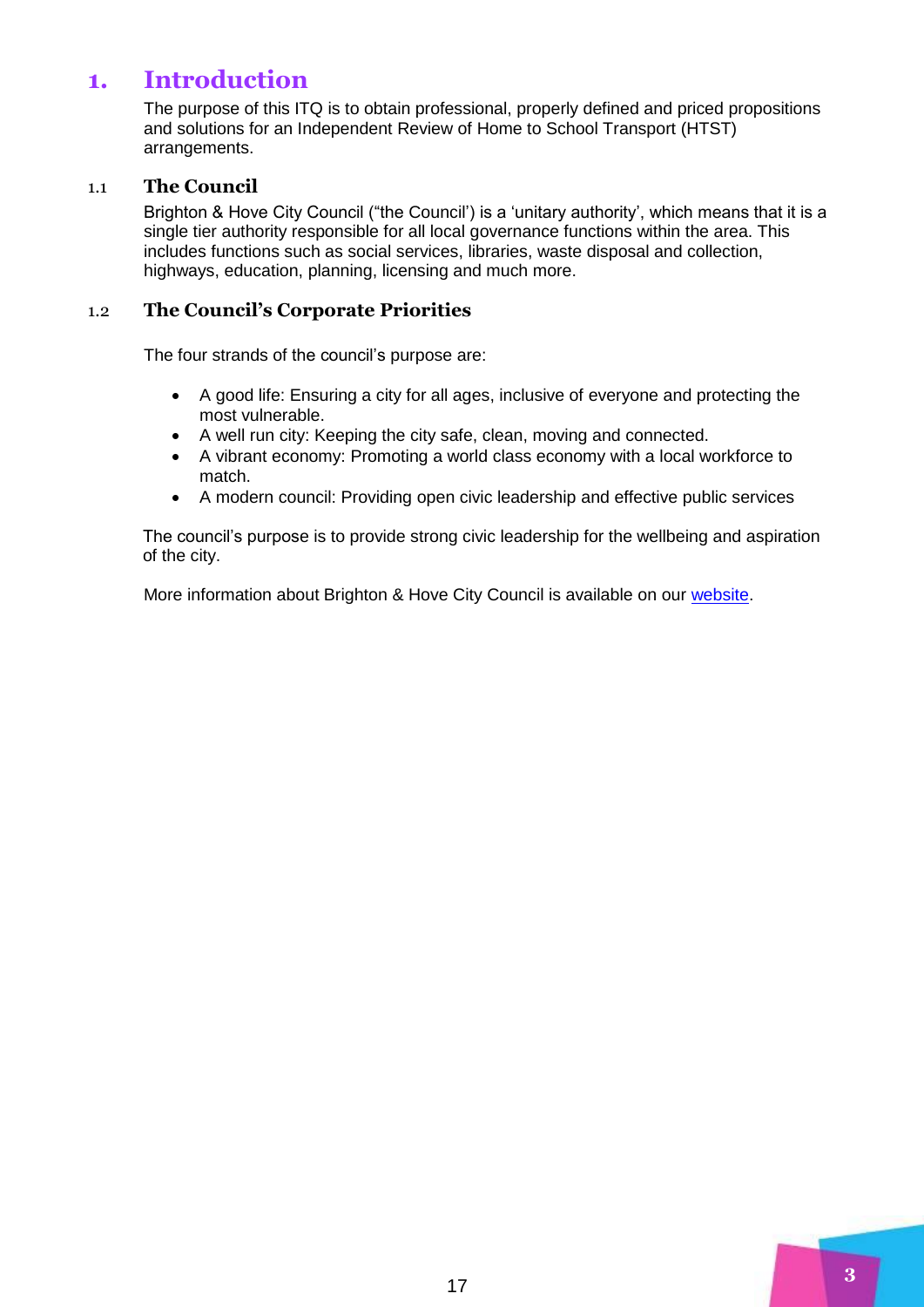## <span id="page-3-0"></span>**2. Overview of independent review**

You are invited to submit a quotation for the undertaking of an independent review of Home to School Transport (HTST) in Brighton and Hove. This is following a number of concerns raised in September 2019 about the delivery of our HTST arrangements. The Children, Young People and Skills Committee agreed on the 16th September 2019 to carry out an independent review of these arrangements.

Your quotation must be completed in English and must be submitted no later than **12:00 mid-day Wednesday 2Oth November 2019 to the LGA. The LGA's contact details are:** 

#### **Alison Michalska LGA Children's Improvement Advisor SE Region Tel: 07920727626 Email: alisonmichalska@icloud.com**

The LGA have agreed to assist the Council in identifying potential applicants and will contact a range of local authorities in their network but will not play any part in the evaluation of the bids.

The consultant/organisation undertaking the review will need to be able to receive information from a number of stakeholder organisations and be expected to present their report at the Children and Young Person's Scrutiny Committee on the 14 January 2020.

The consultant/organisation will also need to work alongside Contact, a charity for families with disabled children. Contact will be expected to work closely with PaCC to engage with the community and also share the knowledge and expertise on national best practice with regards to running a successful and effective home to school transport department.

## **Budget**

There is an indicative budget of **£10,000** for this assignment, any bids received exceeding this budget will be discarded.

## **Impartiality**

It is a requirement that the consultant/organisation appointed is impartial When you submit please confirm you have not had any commercial interest in Edge Public Solutions and the following transport operators during the previous 5 years:

Ace Taxis (West Sussex) Ltd Ace Travel (Sussex) Ltd Brighton and Hove Radio Cabs Ltd Brighton and Hove Streamline Ltd Brighton Taxi 4 U Community Transport (Brighton, Hove and Area) Ltd Haywards Heath Taxi Ltd Minibus Travel Services Ltd Southern Taxis Brighton Ltd Spiral Sprint Airport Transfers

Please commit to not establishing any commercial connection with these operators during this contract.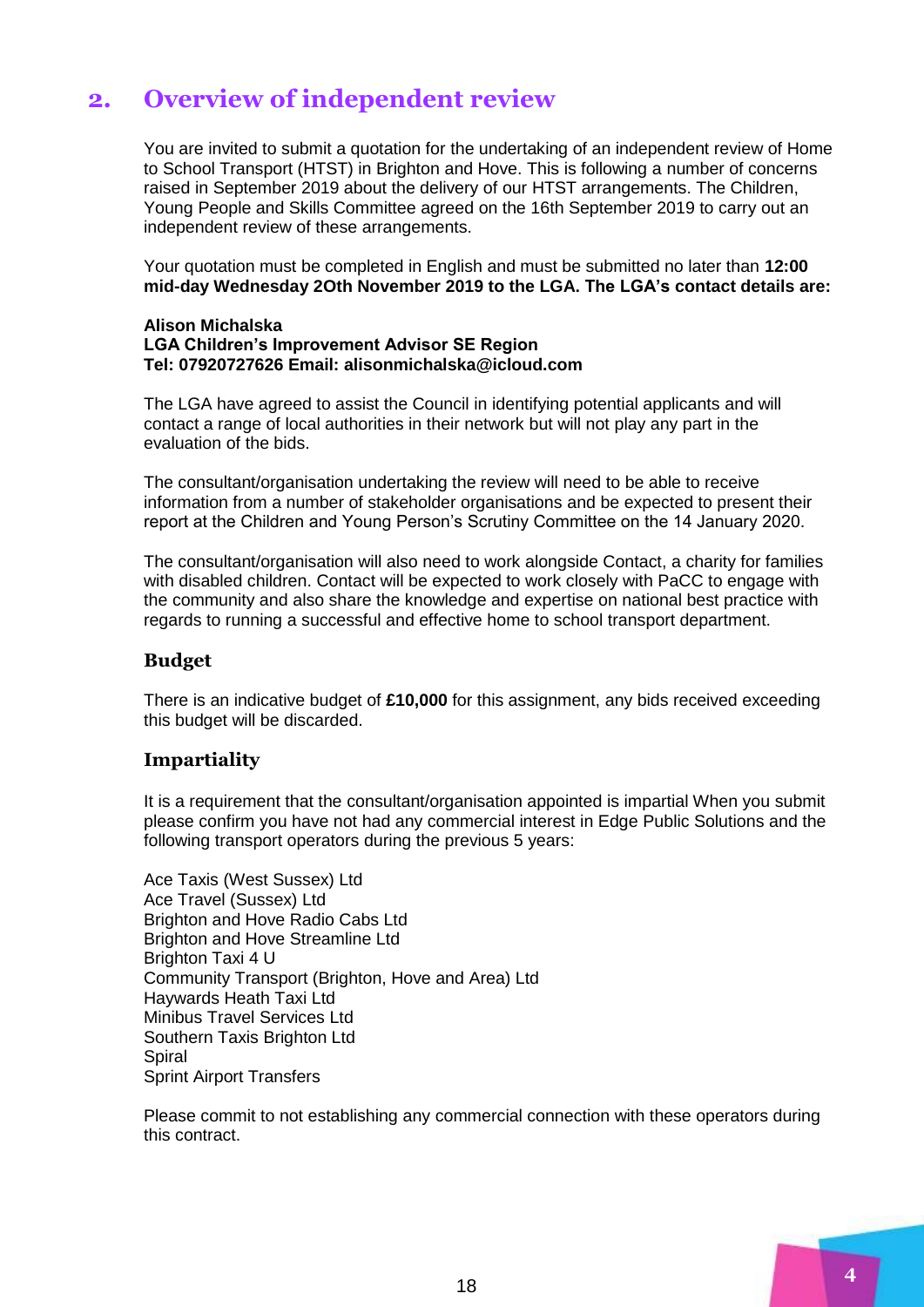## **Confidentiality**

Bidders shall use this ITQ and any other information furnished to them under this ITQ solely for the purposes of responding to this ITQ. All such documents and information bidders receive shall remain the property of the Council, shall be kept confidential and shall be returned to the Council on request. Reproduction of any part of this ITQ is authorised only for the preparation of the response. Bidders shall ensure that all such copies are destroyed when no longer required in connection with this ITQ.

Bidders shall not issue any form of publicity or advertisement regarding this process without the prior written consent of the Council.

Bidders shall not transfer, assign or distribute this ITQ to any other company or person without the written permission from the Council's Corporate Procurement Department. A failure to gain the required authority will in such circumstances prevent consideration of the tendered offer.

Bidders must complete all sections of the ITQ document.

Please answer the questions specifically for your company/organisation.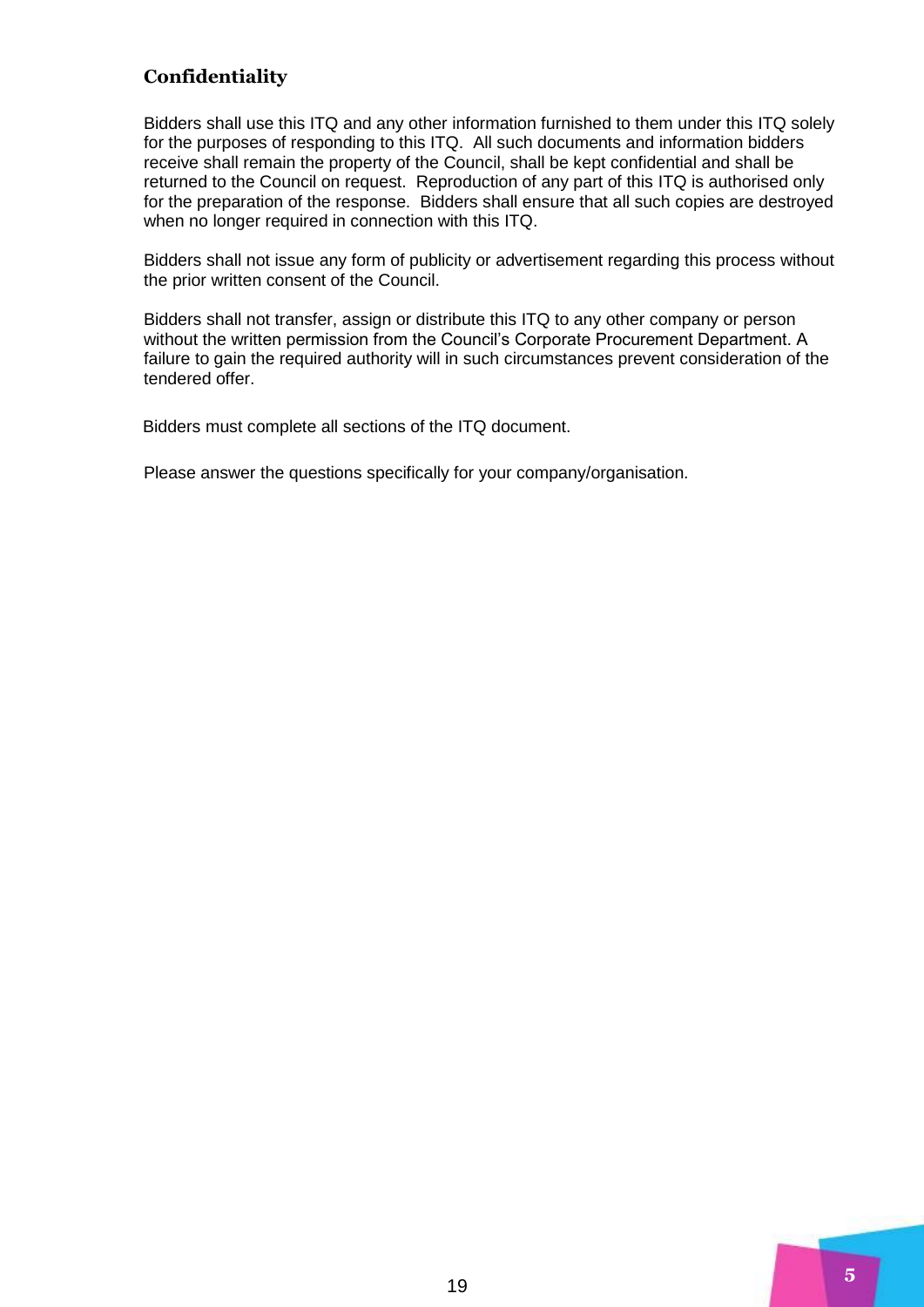## <span id="page-5-0"></span>**3. Timetable**

Please find an indicative timetable

| <b>Task</b>                     | <b>Date</b>                                                |
|---------------------------------|------------------------------------------------------------|
| <b>Issue of ITQ documents</b>   | Tuesday 12 <sup>th</sup> November 2019                     |
| <b>ITQ</b> return date and time | 12:00pm (noon) Wednesday 20 <sup>th</sup><br>November 2019 |
| <b>Award of Contract</b>        | Friday 22 <sup>nd</sup> November 2019                      |
| <b>Contract Commencement</b>    | Monday 2 <sup>nd</sup> December 2019                       |
| Hold inception meeting          | Monday 2 <sup>nd</sup> December 2019                       |
| Develop draft report            | 17:00pm Friday 20 <sup>th</sup> December<br>2019           |
| Submit final draft report       | 17:00pm Monday 6 January 2020                              |
| <b>Committees final review</b>  | Monday 13 January 2020                                     |

## <span id="page-5-1"></span>**4. Milestone Dates**

The consultant/ organisation must complete their report by 17:00pm on Monday 6 January

The consultant/ organisation must be available to present to present their report at the Children, Young People & Skills Committee on the 13<sup>th</sup> January 2020 at Brighton and Hove City Council.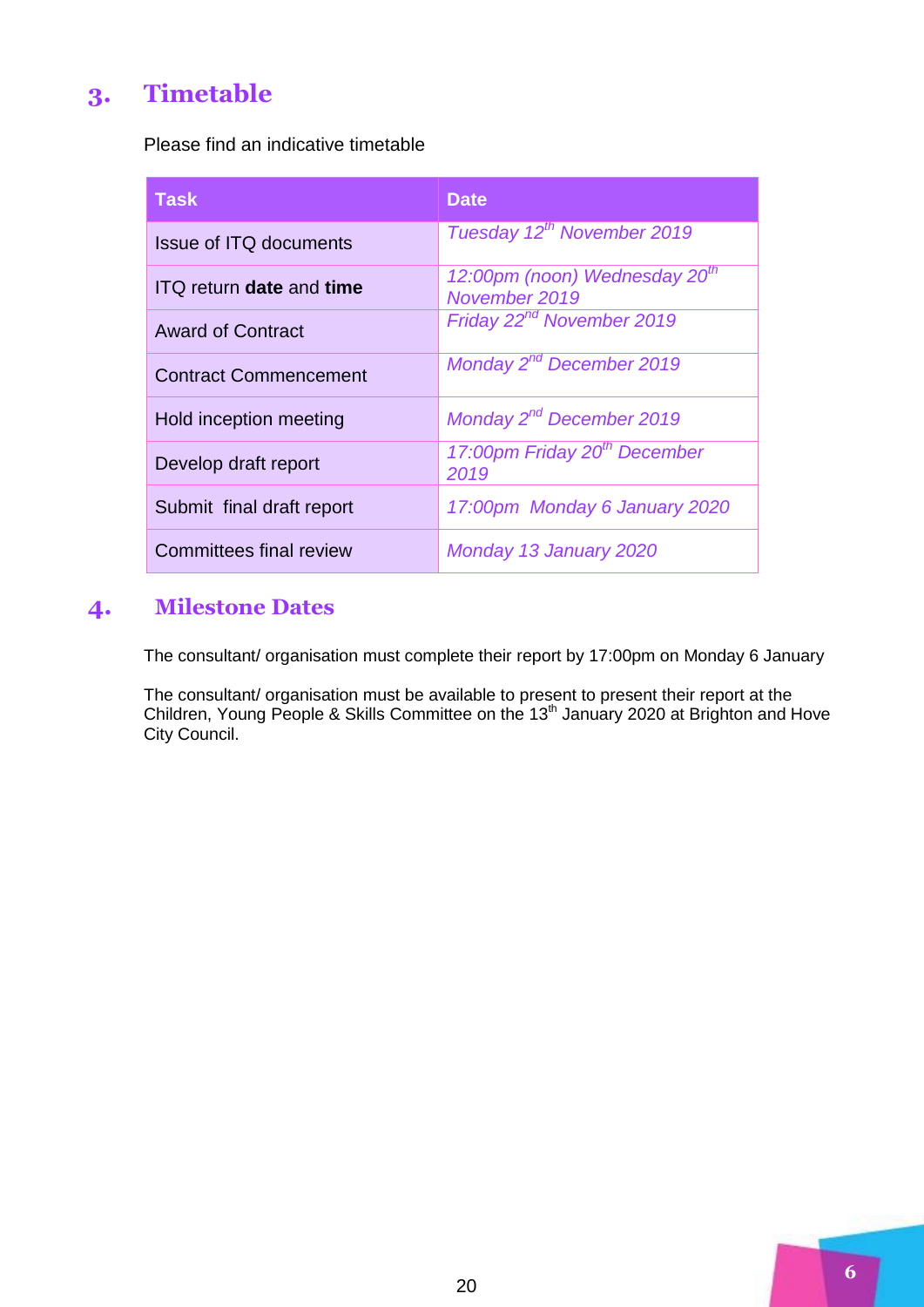## <span id="page-6-0"></span>**5. Terms & Conditions**

The Council's short form consultancy contract terms and conditions will apply to this contract and is attached.

## <span id="page-6-1"></span>**6. Specification**

**The reviewer will conduct a review of the development of the current Home to School Transport arrangements. The review must include input from stakeholders, specifically PaCC and Contact<sup>1</sup> as well as reviewing documentation and meeting with key officers.**

**The review shall provide a report which considers the following key areas:**

## **Rationale and timescales**

The review shall examine the Council's decision making from October 2018 to the present day.

The rationale for the changes made in 2019 as to how Brighton and Hove City Council commission Home to School transport for vulnerable children.

The extent to which there was appropriate consideration as to the cost implications of introducing a new way of delivering the service.

The extent to which the timetable for implementation of the new system was appropriate.

The extent to which there was appropriate consideration as to the impact on service users of introducing a new way of delivering the service.

The extent to which risk assessment procedures and equalities impact assessment should have been considered at this stage and to what extent they should have been re-examined as the proposals for a new system emerged.

## **Procurement Process**

1

## **Procurement of Consultants**

- a) Design and development of the procurement documents which led to the successful bid by Edge, including the extent to which the specification was considered against statutory duties relating to children:
- How the service specification requirements were identified.
- The consultation / coproduction process with parents and stakeholders (including PaCC) throughout the whole process of service redesign, and to assess how much their views were taken into consideration when procuring Edge.
- The degree to which value for money was considered.

 $1$  Contact - A national charity for families with disabled children. They support families with guidance and information and bring them together to support each other. They also help families to campaign, volunteer and fundraise to improve life for themselves and others.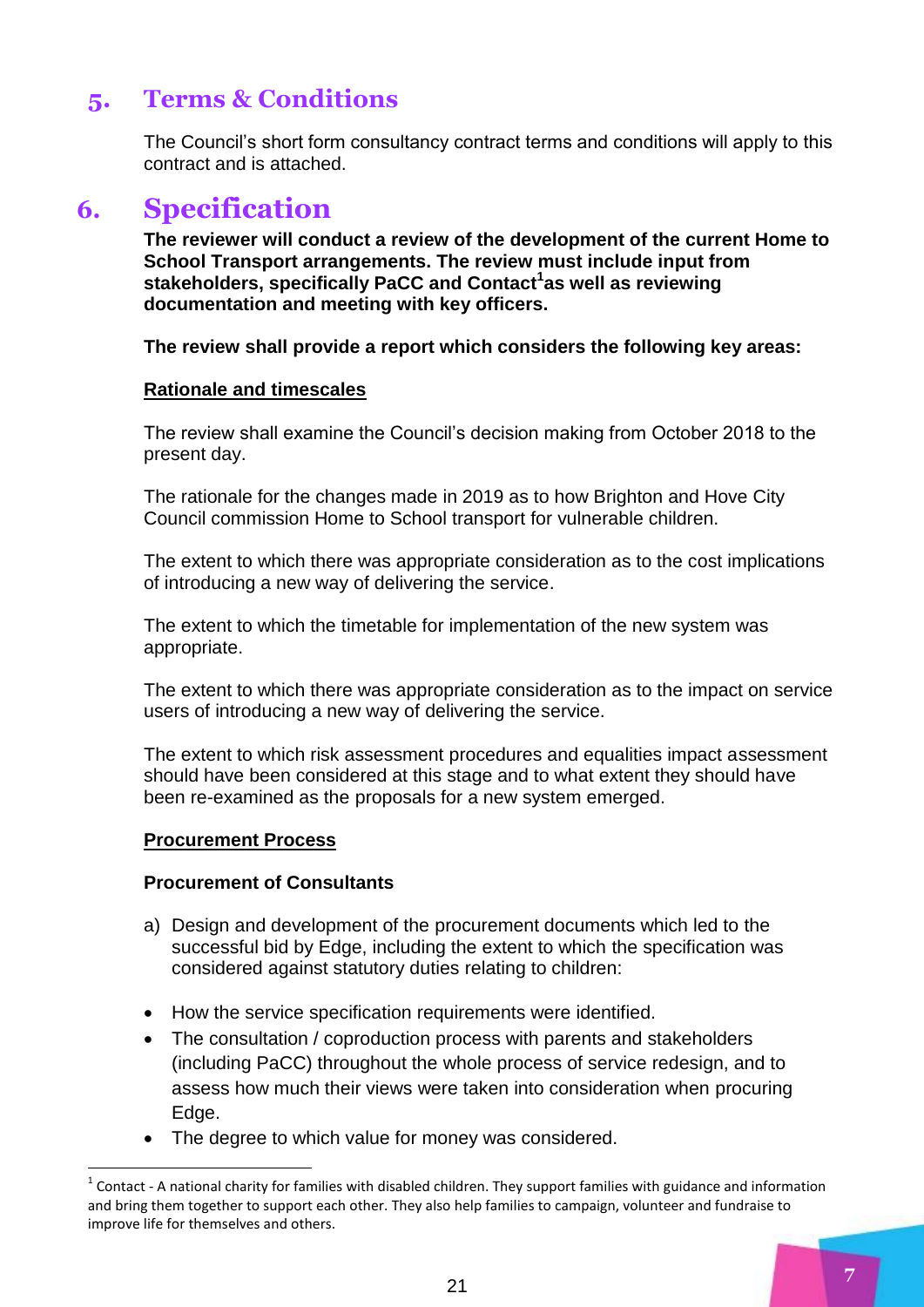Evaluation process of the bidders: consideration of whether any issues arise from the use of designated authority for the awarding of a contract of this nature.

## **Dynamic Purchasing System and Procurement of Operators**

- b) The effectiveness of the procurement process and the allocation of work relating to operators.
- How the service specification requirements were identified. Whether they were sufficient and whether a proper process of risk analysis was undertaken.
- The consultation / coproduction process with parents and stakeholders (including PaCC) throughout the process, and to assess how much their views were taken into consideration when designing the procurement process.

## **Implementation of the new system**

- c) The extent to which there was clarity as to roles and responsibilities of all parties involved in the delivery of the service, including the responsibilities of Edge.
- The extent to which it was established that operators were required to and were performing to the city's "Blue Book" vehicle standards, including CCTV and whether personal information sheets and safeguarding in respect of each route was in place prior to commencement of service.
- The extent to which business continuity planning featured in the programme of implementation.
- The effectiveness of the safeguarding and monitoring arrangements to oversee the implementation of the new service and the ongoing arrangements. Specifically in relation to:
	- Establishing that operators were performing to specification, including in relation to CCTV.
	- That all drivers and escorts had DBS checks.
	- That drivers and escorts had completed the relevant training for the transportation of individuals with special educational needs.
- Strategy around information sharing on the needs of the child, at all stages of the process.
- The effectiveness of the approach in relation to the obtaining of information about pupils, and sharing with operators.
- The effectiveness of the approach as to the assessment of the individual transport needs of the children and young people who were using the service.
- The effectiveness of the approach to the appropriate allocation of transport to vulnerable children and young people, in respect of:
	- The routes
	- The vehicle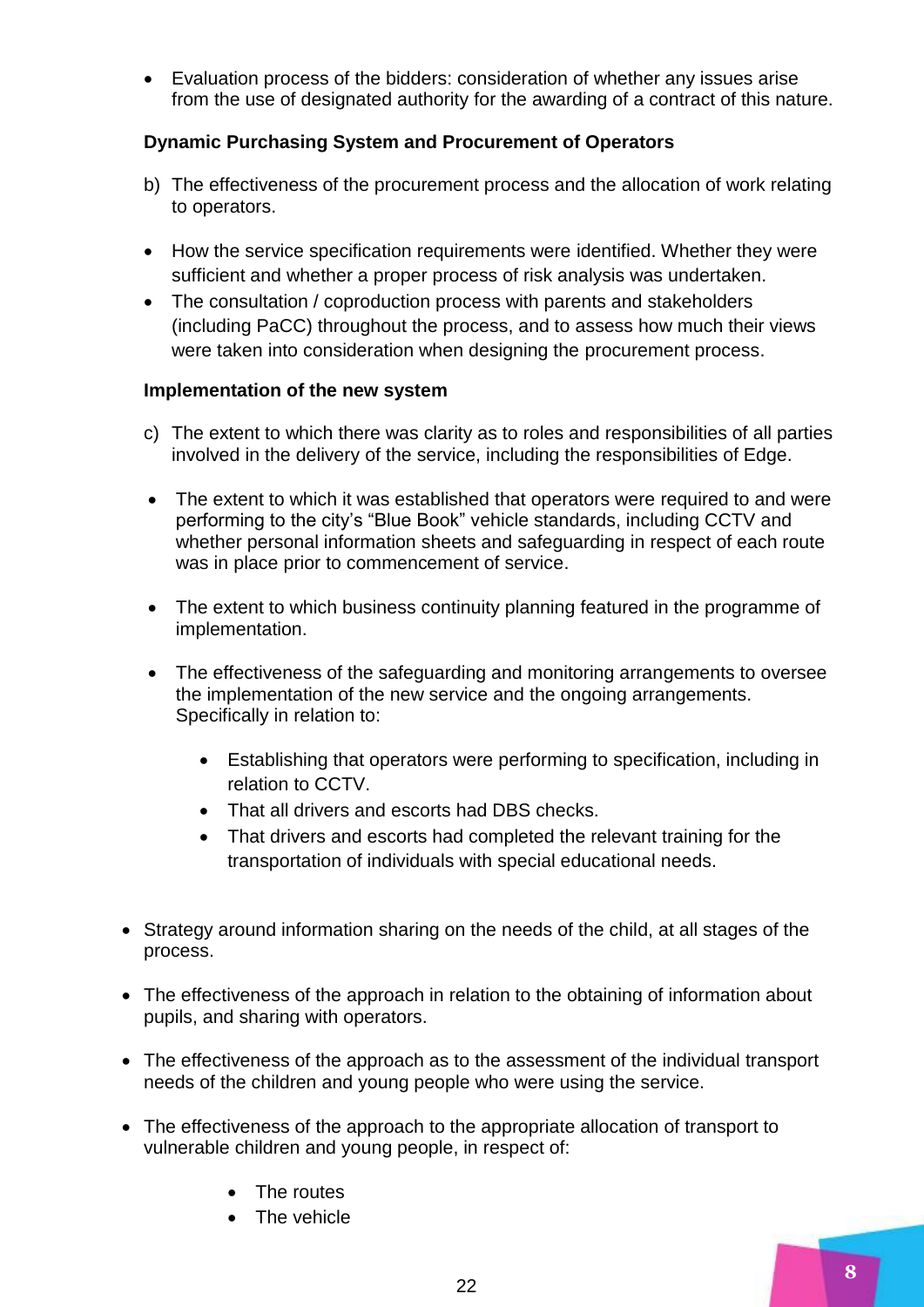- The combination of children
- The role of the schools
- The communication strategy throughout the period of change, and whether key opportunities to communicate were missed, this should include feedback from all stakeholders about the quality and regularity of communications.
- The handing back of contracts at short notice including the reasons providers handed back routes that they had secured under competition and their ability to do so without incurring a penalty.
- Any business continuity planning in place should the handing back of routes at short notice occur.

## **Council's response to the disrupted delivery of the home to school transport service**

d) The safeguarding implications for children, young people with additional needs accessing the service.

- An analysis of the full impact of the disruption on the service, from the perspective of stakeholders.
- Consideration as to the crisis management arrangements on behalf of the council to include:
	- The speed of response
	- Allocation of resources
	- Communication with all stakeholders
	- Involvement of key stakeholders in seeking solutions
	- The implementation of the recommendations contained within the PaCC crisis action plan.
	- Actions to mitigate the impact of the handing back of routes by the providers.
- An analysis of the financial implications- consideration of the impact the changes and the costs of introducing new ways of working had in relation to:
	- Stakeholders, including the costs of external support
	- The Council

## **Concerns & Complaints**

- e) In relation to those children and young people who experienced disruption:
	- how the complaints process was communicated to parents, carers and stakeholders
	- how issues and resulting communications (written and verbal) were logged and acted upon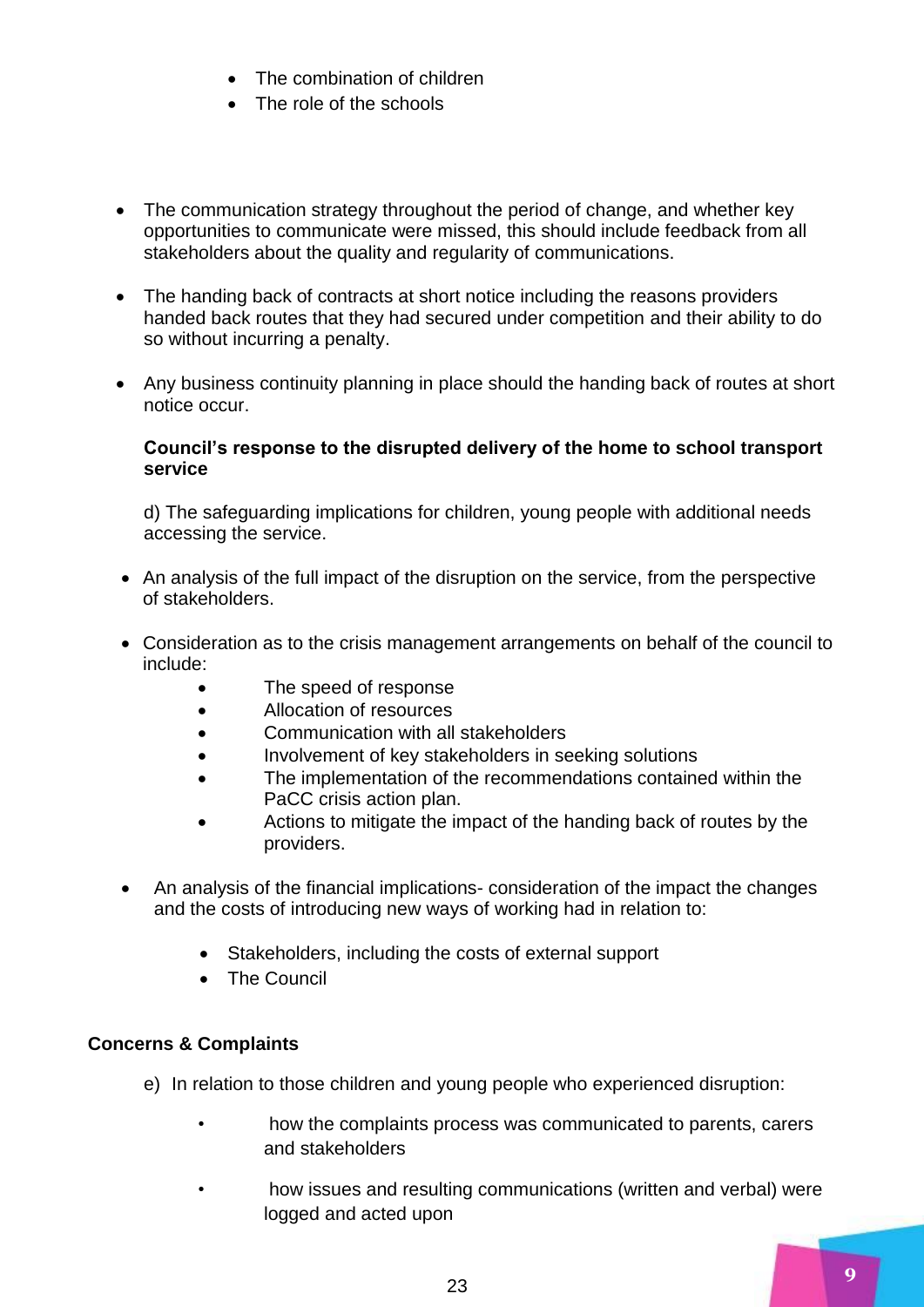- speed of response
- how were they resolved
- whether there was adherence to safeguarding procedures

## **Recommendations moving forward**

The review needs to provide clear co-produced recommendations for the future delivery of the service taking into account the learning from the independent review. This may include changes to current operational systems and procedures, and how the Council engages with the community. The review should consider what ongoing formalised scrutiny of the recommendations will be required.

## <span id="page-9-0"></span>**7. ITQ Response**

## 7.1 **Organisation Details**

| 7.1.1  | <b>Registered Organisation Name:</b>                                           |                                                                                                  |
|--------|--------------------------------------------------------------------------------|--------------------------------------------------------------------------------------------------|
| 7.1.2  | <b>Registered Address:</b>                                                     |                                                                                                  |
| 7.1.3  | Details of contact person for tender                                           | Include name, position,<br>address, telephone number<br>and email address for<br>correspondence. |
| 7.1.4  | <b>Phone Number:</b>                                                           |                                                                                                  |
| 7.1.5  | Web site Address:                                                              |                                                                                                  |
| 7.1.6  | <b>Company Registration Number:</b>                                            |                                                                                                  |
| 7.1.7  | Date of registration:                                                          |                                                                                                  |
| 7.1.8  | Charities/Housing Association or other<br>registration number (if applicable): | Please specify registering body                                                                  |
| 7.1.9  | VAT Registration number (if applicable):                                       |                                                                                                  |
| 7.1.10 | Legal Status:                                                                  | Plc, Ltd, Charity etc                                                                            |
| 7.1.11 | Has the organisation traded under any other<br>names:                          | YES/NO<br>(delete as appropriate and<br>provide details)                                         |

## **(For information only)**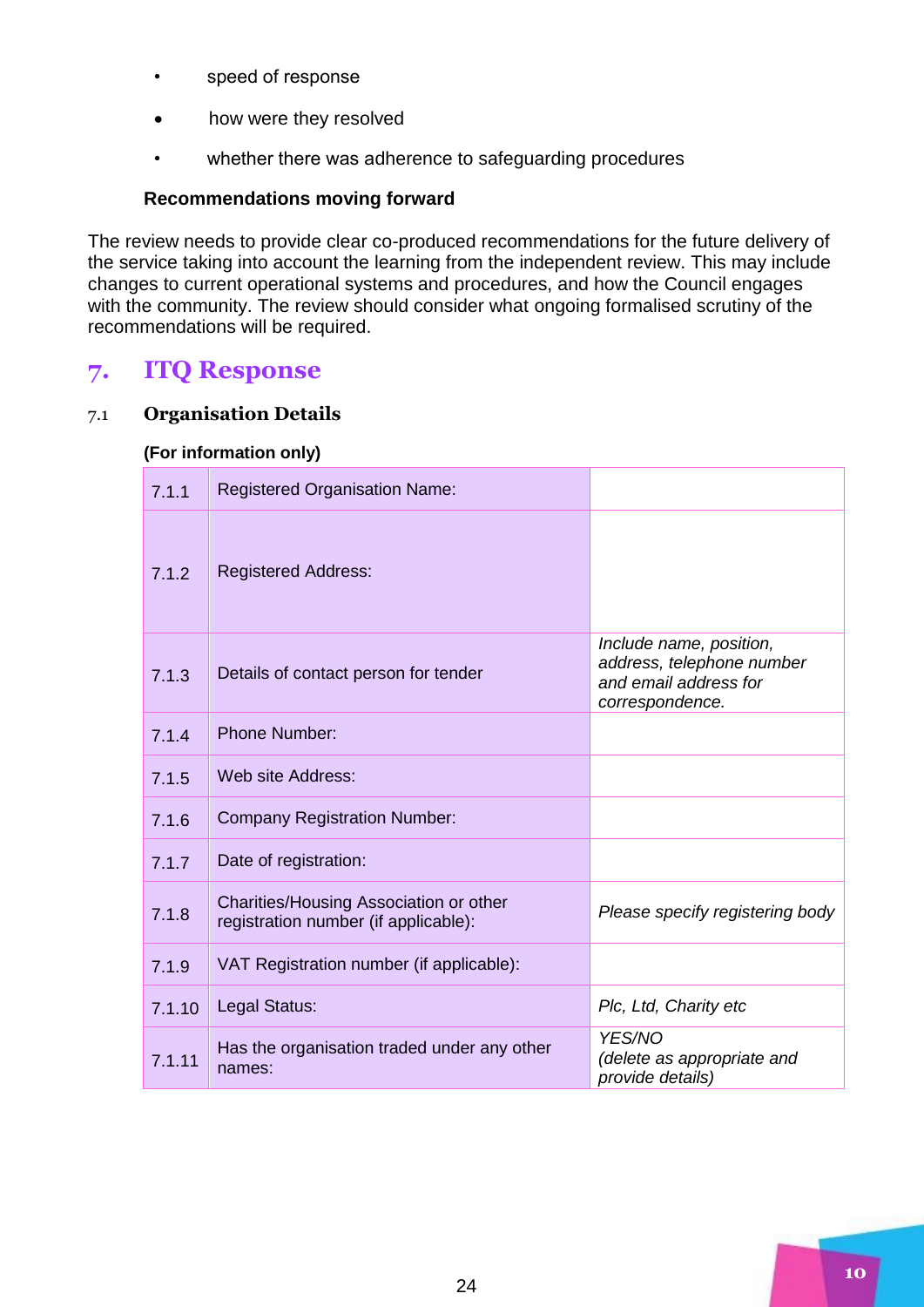## 7.2 **Business conduct and history**

**(Pass/Fail)** If the Council deems responses submitted in this section to be unsatisfactory, they have the right to fail the application

| 7.2.1 | Do any of the mandatory or discretionary exclusion<br>criteria (see section 4/Appendix A) apply to you or<br>your organisation?                                                                                                                                                   | YES/NO<br>(delete as appropriate and<br>provide details if "Yes")                                                                                        |
|-------|-----------------------------------------------------------------------------------------------------------------------------------------------------------------------------------------------------------------------------------------------------------------------------------|----------------------------------------------------------------------------------------------------------------------------------------------------------|
| 7.2.2 | Does the organisation have any outstanding legal<br>actions against it?                                                                                                                                                                                                           | YES/NO<br>(delete as appropriate and<br>provide details if "Yes")                                                                                        |
| 7.2.3 | Have you or your organisation ever been accused<br>of or committed an act of grave misconduct in the<br>course of your business or profession?<br>In this context "grave misconduct" includes any<br>breach of The Employment Relations Act 1999<br>(Blacklists) Regulations 2010 | YES/NO<br>(delete as appropriate and<br>provide details if "Yes")                                                                                        |
| 7.2.4 | In the last three years has your organisation:<br>a) Had a contract terminated or been refused the<br>opportunity to re-tender for a contract?<br>b) Been successfully sued for breach of contract?                                                                               | YES/NO<br>a)<br>(delete as appropriate<br>and provide details if<br>"Yes")<br>YES/NO<br>b)<br>(delete as appropriate<br>and provide details if<br>"Yes") |
| 7.2.5 | Have any senior members of your organisation<br>been involved in any firm that has been liquidated<br>or gone into receivership?                                                                                                                                                  | YES/NO<br>(delete as appropriate and<br>provide details if "Yes")                                                                                        |
| 7.2.6 | Within the last five years has your company been<br>subject to any actions by the Health & Safety<br>Executive or Environment Agency in respect of any<br>suspected breach of legislation?                                                                                        | YES/NO<br>(delete as appropriate and<br>provide details if "Yes")                                                                                        |
| 7.2.7 | Within the last three years, has any adverse finding<br>been made against your organisation by an<br>Employment Tribunal, Employment Appeal Tribunal<br>or any court, in relation to any claim made by your<br>current, former or potential employees?                            | YES/NO<br>(delete as appropriate and<br>provide details if "Yes")                                                                                        |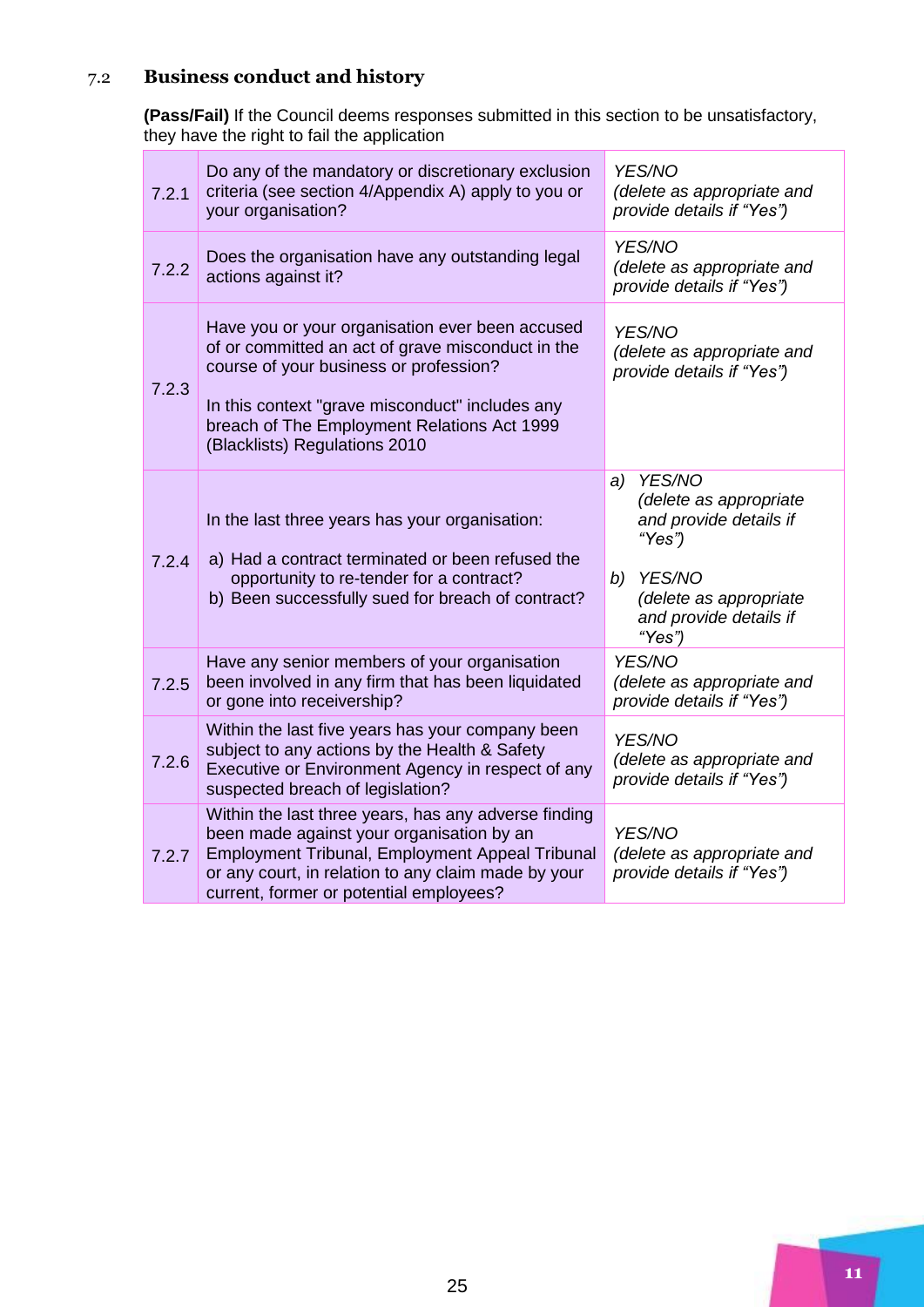## **(For information only)**

| 7.2.8  | Are you an existing or previous supplier to the Council?                                                                                                                                                         | YES/NO<br>(delete as appropriate<br>and provide details of<br>previous contracts if<br>"Yes") |
|--------|------------------------------------------------------------------------------------------------------------------------------------------------------------------------------------------------------------------|-----------------------------------------------------------------------------------------------|
| 7.2.9  | Have any of your senior managers or employees<br>directly involved in the provision of this contract (or their<br>relatives) been employed by, or elected Members of,<br>the Council within the last five years? | YES/NO<br>(delete as appropriate<br>and provide details if<br>"Yes")                          |
| 7.2.10 | Does your organisation have any direct or indirect<br>association with any Member or employee of the<br>Council?                                                                                                 | YES/NO<br>(delete as appropriate<br>and provide details if<br>"Yes")                          |

**If your organisation is a subsidiary of another organisation**, please answer the four questions below:

| 7.2.11 | Please provide a copy of your parent organisation's accounts<br>for the last two years* as an appendix. These accounts<br>should be audited if this is a requirement for your parent<br>organisation.<br>*if your parent organisation is unable to provide two years of<br>data please contact the Council via the Portal. | Information<br>attached?<br><i>YES/NO</i> |
|--------|----------------------------------------------------------------------------------------------------------------------------------------------------------------------------------------------------------------------------------------------------------------------------------------------------------------------------|-------------------------------------------|
| 7.2.12 | Please provide confirmation of your organisation's willingness<br>to arrange for a guarantee or a performance bond if<br>requested.                                                                                                                                                                                        | <i>YES/NO</i>                             |
| 7.2.13 | Please provide the Name and Registered Address of the<br>ultimate parent company                                                                                                                                                                                                                                           |                                           |
| 7.2.14 | Please provide the Registration Number of the ultimate<br>parent company                                                                                                                                                                                                                                                   |                                           |

7.3 **Equalities and Diversity (For information only)**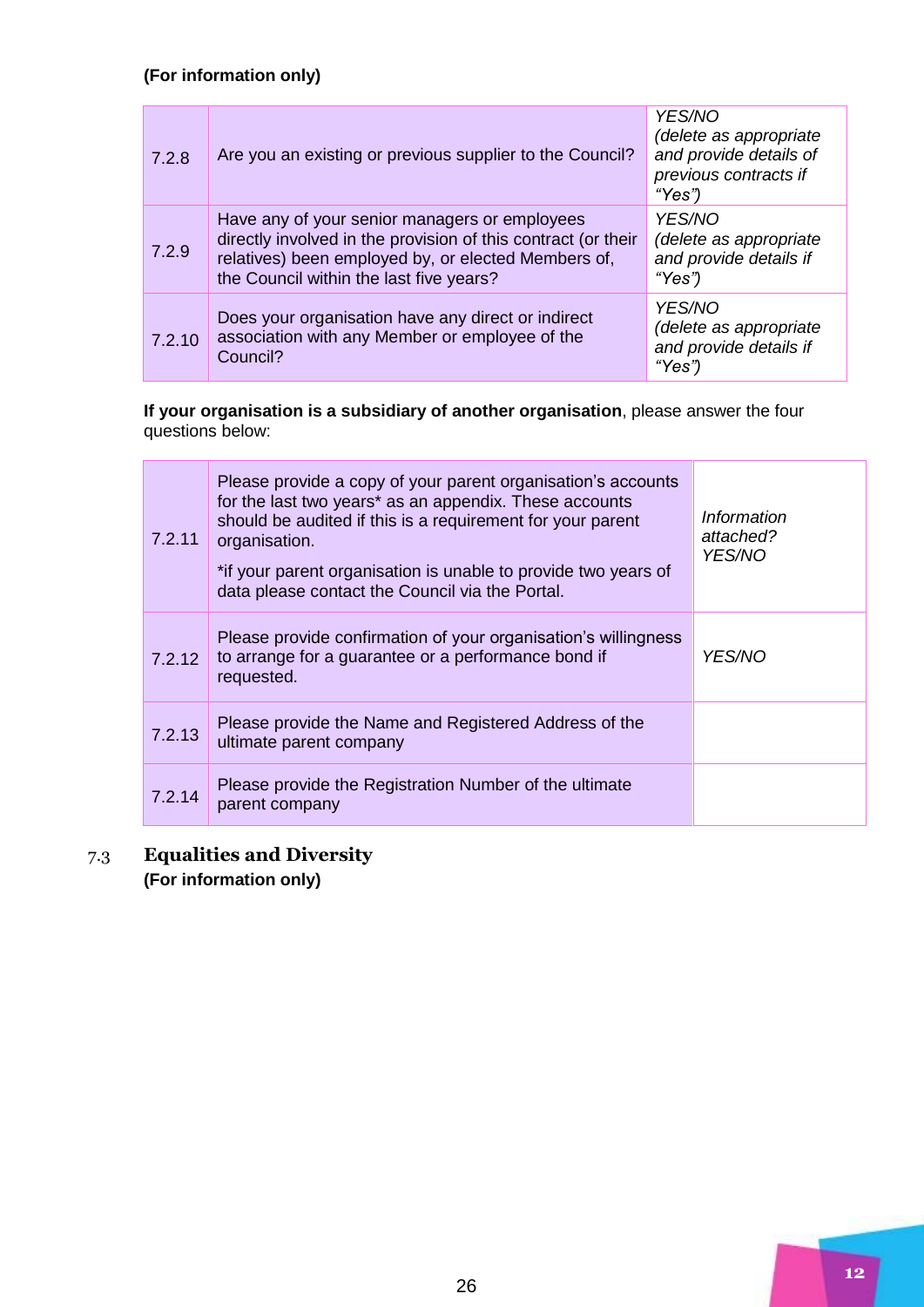| 7.3.1 | Does your organisation have policies in place to ensure<br>compliance with the Equality Act 2010 relating to equal<br>opportunities, discrimination and harassment?                                                       | <b>YES/NO</b><br>(delete as<br>appropriate)                                                                 |
|-------|---------------------------------------------------------------------------------------------------------------------------------------------------------------------------------------------------------------------------|-------------------------------------------------------------------------------------------------------------|
| 7.3.2 | In the last three years has your organisation been the subject of<br>formal investigation by any statutory body in relation to your<br>employees?                                                                         | YES/NO<br>(delete as<br>appropriate and<br>provide details if<br>"Yes")                                     |
| 7.3.3 | Do you have a responsible person nominated for equal<br>opportunities/discrimination/harassment control?                                                                                                                  | YES/NO<br>(delete as<br>appropriate)                                                                        |
| 7.3.4 | Do all your staff receive training on equal opportunities,<br>discrimination and harassment issues, proportionate to their<br>responsibilities and roles?                                                                 | <b>YES/NO</b><br>(delete as<br>appropriate)                                                                 |
| 7.3.5 | Does your organisation carry out equal opportunities monitoring?                                                                                                                                                          | YES/NO<br>(delete as<br>appropriate and<br>provide details of<br>monitoring<br>categories used if<br>"Yes") |
| 7.3.6 | Does your organisation provide a minimum of the Living Wage for<br>all staff? Details about the Brighton Living Wage can be found<br>here, and more information regarding the Living Wage can be<br>found at this website | YES/NO<br>(delete as<br>appropriate)                                                                        |

## <span id="page-12-0"></span>**8. Tender Evaluation**

## 8.1 **Tenders will be evaluated on price 25% and quality 75% Total = 100%**

## 8.2 **Quality Evaluation Criteria**

Submissions will be evaluated by the evaluation panel. There are three types of question bidders should ensure they answer each question as part of their submission, even if it is not scored:

- **1.** For information only these questions are not scored or evaluated and help give the Council more information on bidders.
- **2. Pass/Fail** these are areas the Council considers essential to perform the contract. Bidders must pass all of these questions to be considered for full evaluation and shortlisting.
- **3. Scored** these relate to this specific contract and allow the Council to differentiate between submissions for awarding the contract.

Scored questions are scored on a scale of 0 - 5, as per the table below: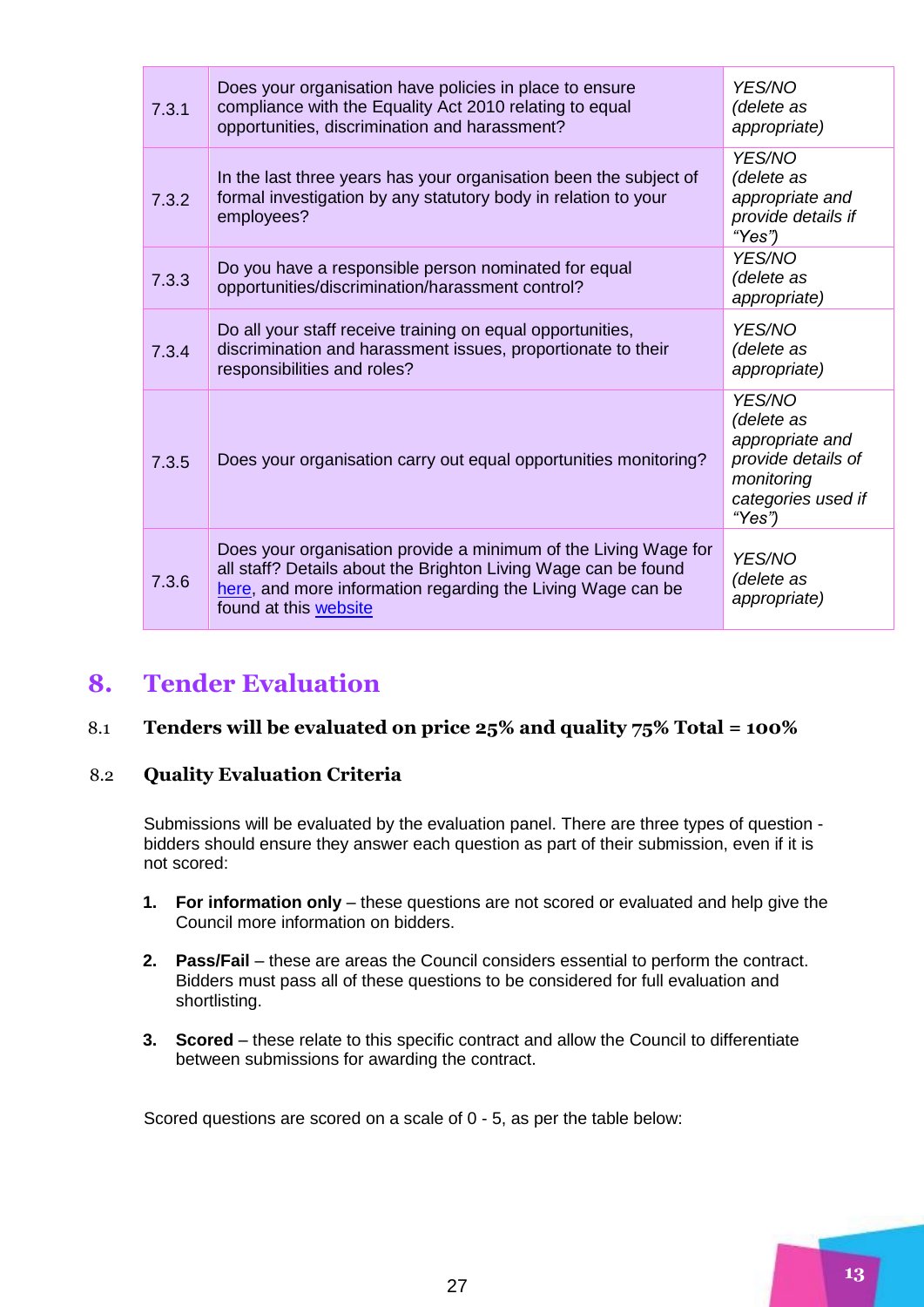| <b>Score</b>   | <b>Performance</b>                                           | <b>Judgement</b> |
|----------------|--------------------------------------------------------------|------------------|
| 5              | Meets and exceeds criteria                                   | Excellent        |
| 4              | Meets the criteria                                           | Good             |
| 3              | Meets the criteria in most aspects, fails in some            | Satisfactory     |
| $\overline{2}$ | Fails to meet the criteria in most aspects, meets it in some | Unsatisfactory   |
| 1              | Significantly fails to meet the criteria                     | Poor             |
| 0              | Completely fails to meet the criteria                        | Not to be        |
|                |                                                              |                  |

Scored questions will be assessed by the evaluation team, who will agree on a single moderated score for each question. Scored questions will carry a **weighting**, as indicated in each question.

The formula used to calculate the weighted scores for each scored question is:

Question Weighted Score (%) = (Bidder's score / *maximum score e.g. 5*) x Question Weighting.

The weighted scores for each question will then be added together to give an overall weighted score for each submission.

| <b>Quality Criteria</b> | <b>Weightings (%)</b> |
|-------------------------|-----------------------|
| Experience              | 40                    |
| Stake holder management | 30                    |
| Methodology             | 20                    |
| Timetable               | 10                    |

## 8.3 **Quotation requirements - technical & professional capability**

Please provide method statements detailing your proposals for delivering the specification detailed above.

Please include the following key points:

-

#### **Experience: (maximum word limit 1000 words) (40% weighting)**

Please tell us about your experience and expertise in relation to the operational and strategic delivery of Home to School Transport. The Council is looking for providers who have had previous experience in reviewing the systems and procedures employed to run an effective and safe home to school transport service. An understanding/ working knowledge of the complexities involved in arranging transport for children and young people with special educational needs is essential. Applicants who can demonstrate they have had direct experience of managing or leading a successful home to school transport service will achieve a higher score in this section. In particular, please provide the following:

List qualifications relating to SEND Law (broadly Children, Education, Equalities Acts) plus Disabilities Training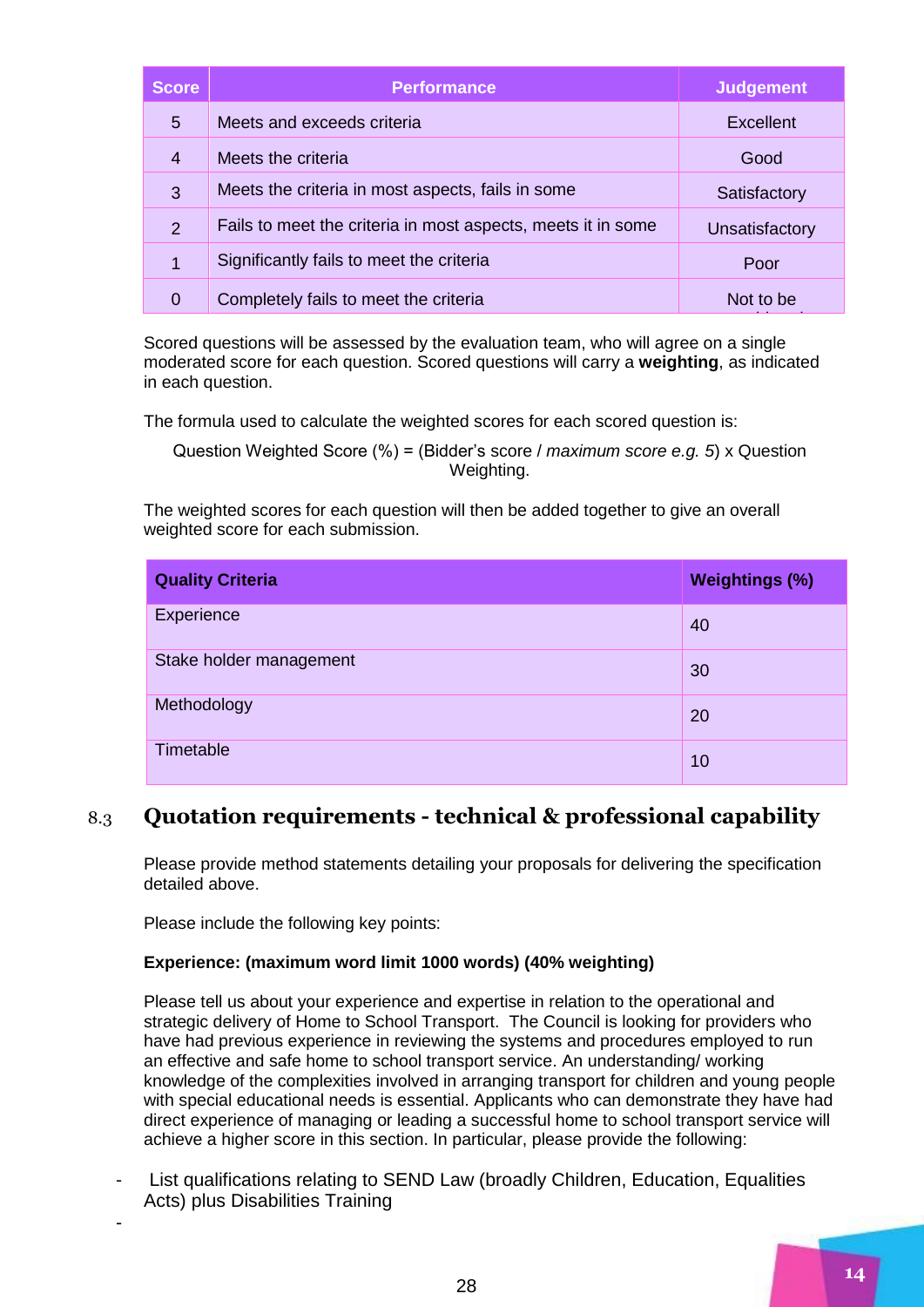- Provide evidence of satisfaction levels of provision from parent carers and schools/colleges (if applicable)
- Demonstrate experience of effective co-production with a parent carer forum and the broader SEND community, including seldom heard and YP

#### **Stakeholder Management (maximum 1000 word limit) (30 % weighting)**

In line with the specification, please detail in your Stakeholder Management Plan how you/ your organisation will communicate and work with all stakeholders detailed in the specification. The Council is looking for details within the plan which show the different methods you will employ to engage all stakeholders and what flexibility you are able to apply to ensure we capture their views. In addition, the Council would also want to know how you propose to report stakeholder feedback and make it an integral part of the final report.

The following partners and stakeholders must be contacted as part of the process:

- The Executive Director of Families, Children and Learning and the Assistant Director for Education & Skills
- Members of PaCC and Amaze
- Parent / carer community (opportunity to input via focus groups and to comment anonymously)
- Where appropriate young people who use the home to school transport service
- Councillors who have been contacted by parents expressing concerns
- Officers from the city council HTST team, procurement and legal teams
- Edge consultants
- The contractors providing transport
- Union representatives
- Head teachers and chairs of governors of the Specialist SEND hubs, plus staff representation from mainstream schools
- Specialist after school provision operators, respite providers and social workers where relevant

Those applicants who are able to provide a range of strategies to engage stakeholders and who can evidence how feedback from stakeholders has shaped future recommendations will receive higher marks in this section.

#### **Methodology: (maximum 1000 word limit) (20% weighting)**

Please tell us how your company will undertake each aspect of the independent review, in doing so please refer to sections of the specification. Include any information/ documents/ data you/ your organisation will require beforehand so that you are able to identify the key points of focus for the onsite visit.

The Council is looking for a flexible and thorough approach to the review that takes into account the local context within which the Brighton and Hove City Council home to school transport service operates. Those applicants who can clearly articulate how their methodology will provide a set of evidence based recommendations will receive a higher score for this section.

#### **Timetable: (maximum 1000 word limit) (10 % weighting)**

In line with the specification, please provide your proposed timetable which is to detail all review stages and milestones, including the start/end date of each task and the meeting of the review deadline. The timetable is to be a Gantt chart or similar and be attached as a separate A3 PDF document (max 2 pages).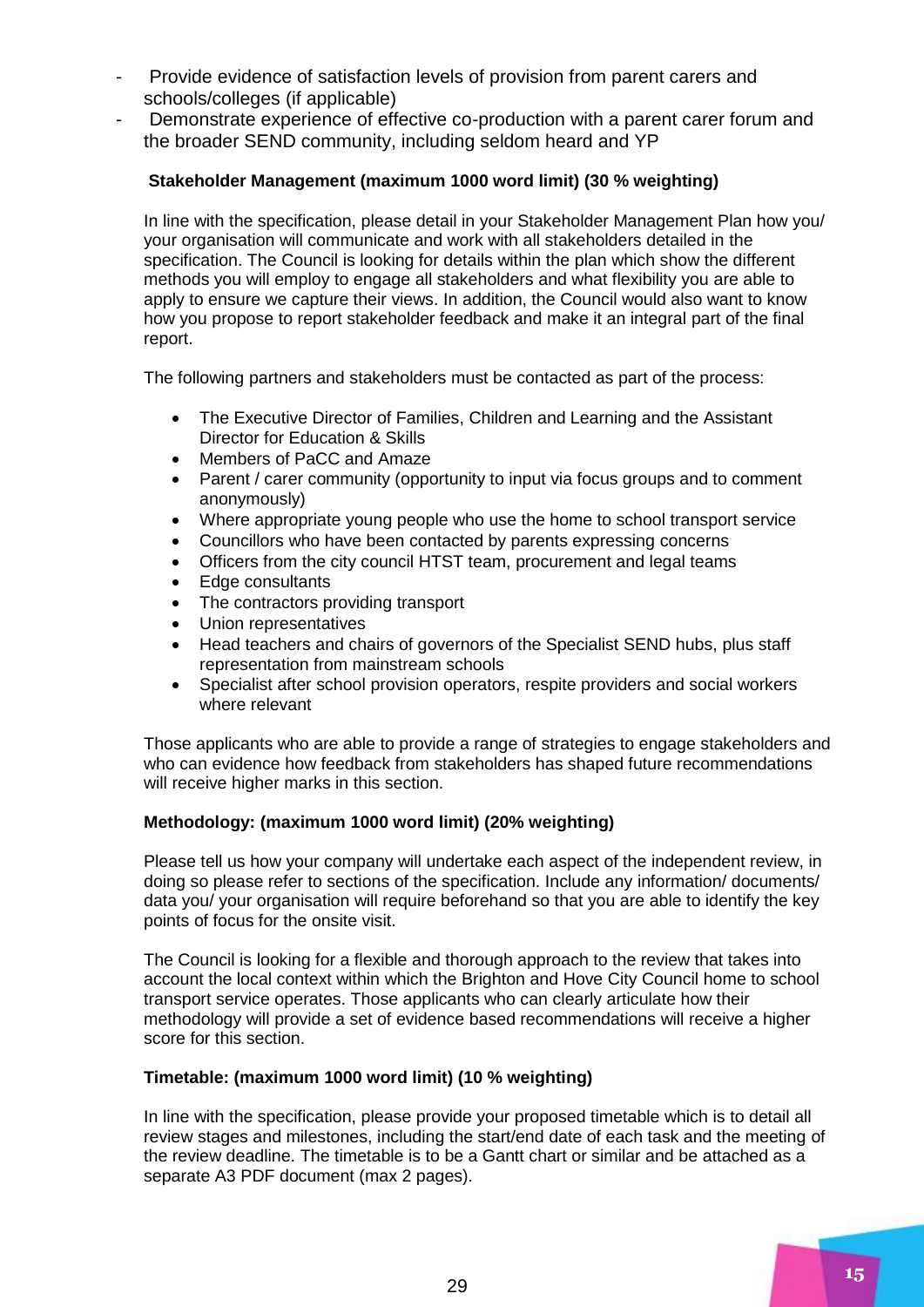A timetable that is able to fulfil all of the above criteria will receive higher marks in this section.

## 8.4 **Price Evaluation Criteria**

Tenderers must submit:

1) A total fixed cost to deliver the Project Outputs and Products, and Consultation and Engagement as outlined in this ITQ document and related Appendices.

The total fixed cost will be scored. Please also include a detailed breakdown of the total fixed cost between the outputs, products and tasks as a separate pricing schedule. This will not be scored; however, it is important that the Council is able to assess the whole life cost of this project and the value for money that is offered up to £10,000 estimated budget**.**

2) A fixed day-rate for any work that may be required to update the outputs and products of the assignment for a 5 month period after its completion.

| <b>Price</b>                                                                                                                                                                                                                                                                                                   | <b>Weighting (%)</b> |
|----------------------------------------------------------------------------------------------------------------------------------------------------------------------------------------------------------------------------------------------------------------------------------------------------------------|----------------------|
| A total fixed cost to deliver the Project Outputs and Products,<br>Consultation and Engagement as outlined in this ITT document and<br>related Appendices.<br>Note: The total fixed cost will be scored. Please also include a detailed<br>breakdown of the total fixed cost between the outputs, products and | 90                   |
| tasks as a separate pricing schedule. This will not be scored; however,<br>it is important that the Council is able to assess the whole life cost of<br>this project and the value for money that is offered up to £10,000<br>estimated budget.                                                                |                      |
| A fixed day-rate for any work that may be required to update the outputs<br>and products of the assignment for a 5 month period after its<br>completion.                                                                                                                                                       | 10                   |

The total fixed delivery cost will be scored using the following formula:

 $\bullet$  Total fixed delivery cost = (Lowest tendered fixed price / fixed tender price) x weighting (90%)

The fixed day rate element will be scored using the following formula:

Fixed day rate = (Lowest tendered day rate / fixed tender day rate) x weighting (10%)

The overall price score will be the two combined price scores multiplied by the overall weighting of 25 %.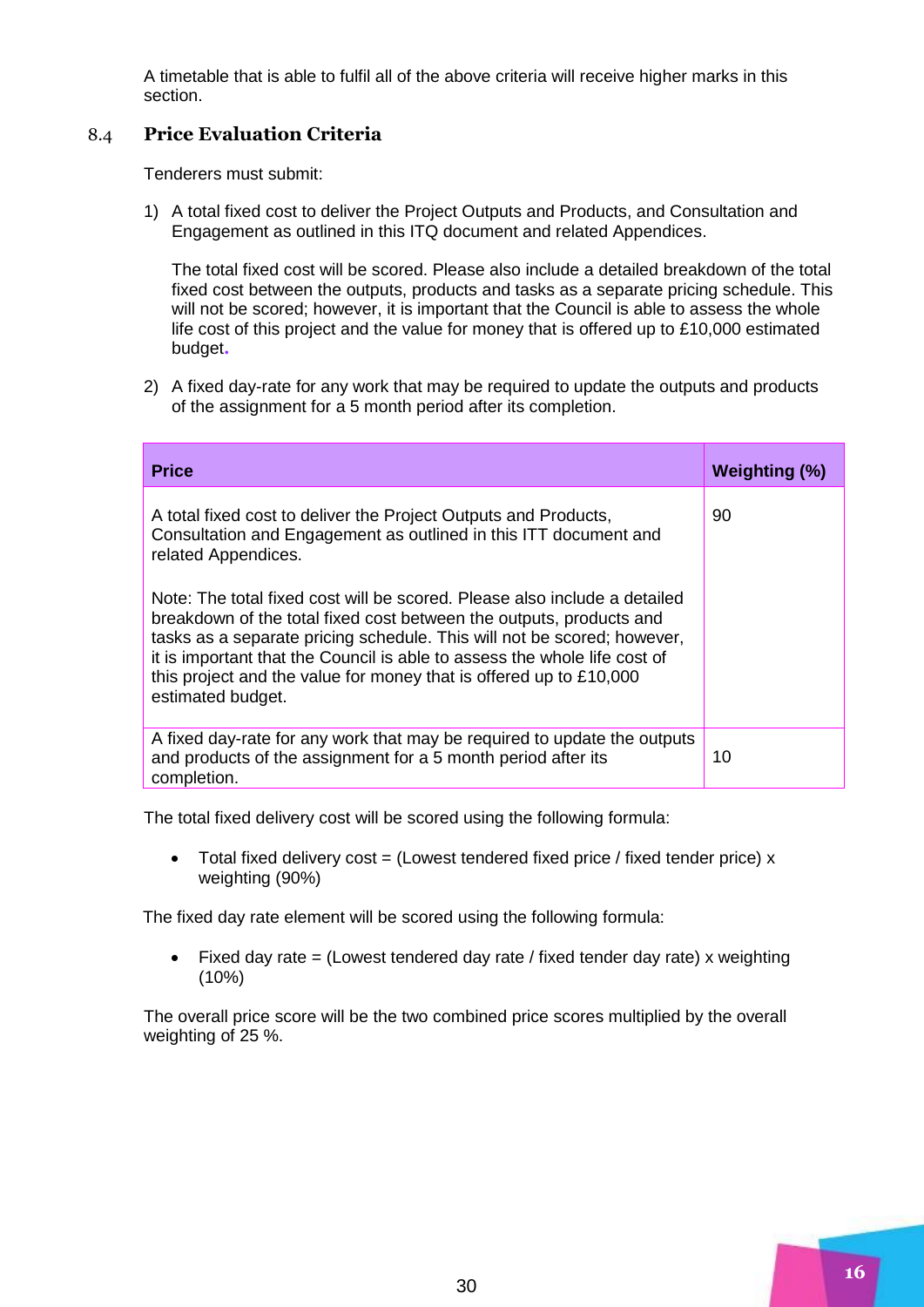## <span id="page-16-0"></span>**8. Pricing Schedule**

| <b>Consultant fees</b>              |
|-------------------------------------|
| <b>Expenses (Incl. subsistence)</b> |
| <b>Other costs</b>                  |
| Hours required for preparation work |
| <b>Fixed Day rates</b>              |

#### 8.1 **Payment terms:**

- 8.1.1 The price shall be indicated exclusive of VAT
- 8.1.2 The price shall be inclusive of all out of pocket expenses, including telecommunication, copying, printing, photography, materials, report preparation and publication, presentation materials, travel, subsistence and accommodation.

## <span id="page-16-1"></span>**9. References**

**(Pass / Fail)** Tenderers are required to provide details of three references with which you have had a contract of a similar size and characters that proposed by the Council within the last three years, two of which must be current. If you have a current contract with the Council, the Council reserves the right to use this as one of the references. References will form part of the evaluation process.

|                                 | <b>Reference 1</b> | <b>Reference 2</b> | <b>Reference 3</b> |
|---------------------------------|--------------------|--------------------|--------------------|
| <b>Name</b>                     |                    |                    |                    |
| Organisation                    |                    |                    |                    |
| Contract name                   |                    |                    |                    |
| Scope of<br>contract            |                    |                    |                    |
| <b>Title</b>                    |                    |                    |                    |
| <b>Address</b>                  |                    |                    |                    |
| Tel. No.                        |                    |                    |                    |
| Fax No.                         |                    |                    |                    |
| <b>Email Address</b>            |                    |                    |                    |
| Contract<br>length              |                    |                    |                    |
| Annual<br><b>Contract Value</b> |                    |                    |                    |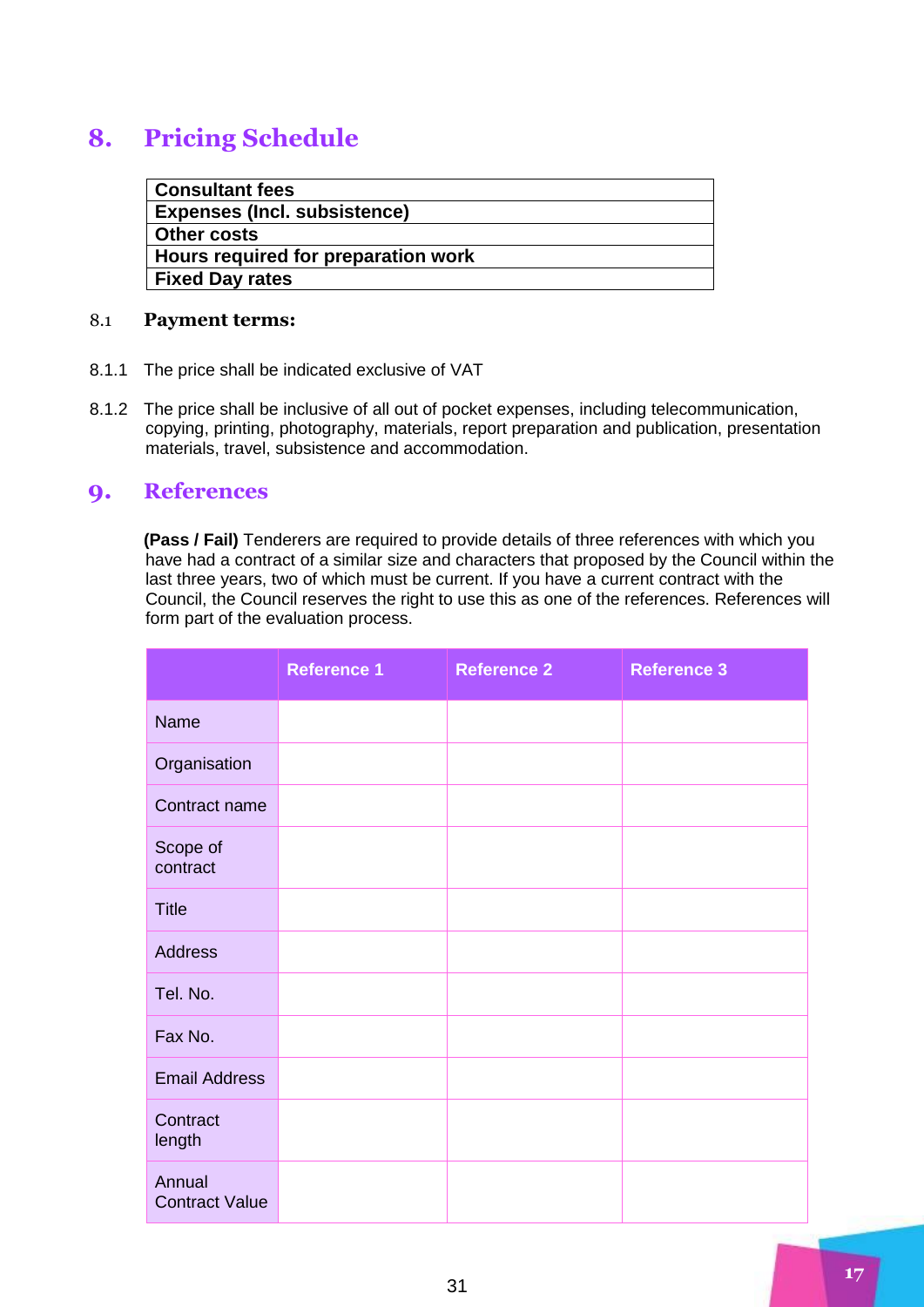## <span id="page-17-0"></span>**10. Non Collusion Certificate**

## **TO: Brighton & Hove City Council**

#### **RE:**

The essence of the public procurement process is that the Council shall receive bona fide competitive tenders from all Bidders. We, the undersigned, hereby certify that this is a bona fide bid and (except as authorised in the Invitation to Tender) we have not, and insofar as we are aware neither has any of our officers, employees, servants or agents:

- (i) Entered into any agreement with any other person with the aim of preventing bids being made or as to the fixing or adjusting of the amount of any bid or the conditions on which any bid is made; or
- (ii) Informed any other person, other than the person calling for this bid, of the amount or the approximate amount of the bid, except where the disclosure, in confidence, of the amount of the bid was necessary to obtain quotations necessary for the preparation of the bid for insurance, for performance bonds and/or contract guarantee bonds or for professional advice required for the preparation of the bid; or
- (iii) Caused or induced any person to enter into such an agreement as is mentioned in paragraph (i) above or to inform us of the amount or the approximate amount of any rival bid for the agreement; or
- (iv) Committed any offence under the Bribery Act 2010; or
- (v) Offered or agreed to pay or give any sum of money, inducement or valuable consideration directly or indirectly to any person for doing or having done or causing or having caused to be done in relation to any other Bid or proposed Bid for the works any act or omission; or
- (vi) Canvassed any other persons referred to in paragraph (i) above in connection with the agreement; or
- (vii) Contacted any officer of Brighton and Hove City Council or their agents about any aspect of the agreement including (but without limitation) for the purposes of discussing the possible transfer to the employment of the Participant of such officer or agent for the purpose of the agreement or for soliciting information in connection with the agreement.

We also undertake that we shall not procure the doing of any of the acts mentioned in paragraphs (i) to (vii) above before the hour and date specified for the return of the bid nor (in the event of the bid being accepted) shall we do so while the resulting contract(s) continue in force between us (or our successors in title) and Brighton and Hove City Council

In this certificate, the word "person" includes any person, body or association, corporate or incorporate and "agreement" includes any arrangement whether formal or informal and whether legally binding or not.

| Signed                      |  |
|-----------------------------|--|
| Name                        |  |
| Position in<br>organisation |  |
| For and behalf<br>of        |  |
| <b>Date</b>                 |  |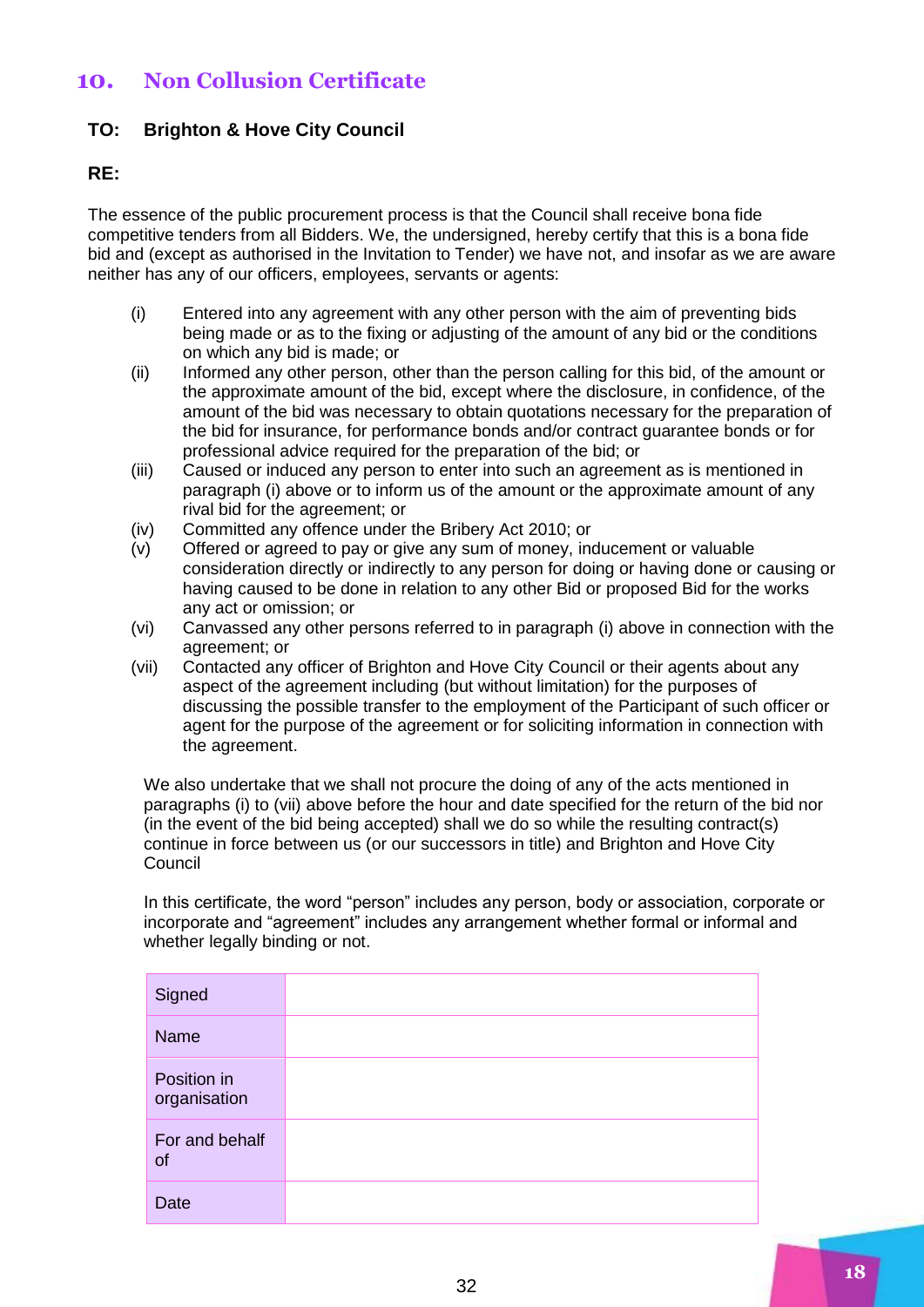## <span id="page-18-0"></span>**11. Freedom of Information**

In accordance with the obligations and duties placed upon public authorities by the Freedom of Information Act 2000 and the Environmental Information Regulations 2004 (together the 'Information Laws'), all information submitted to the Council may be disclosed in response to a request made pursuant to the Information Laws.

In respect of any information submitted by a Bidder that the Bidder considers to be commercially sensitive the Bidder should set out the following information in the box below.

- clearly identify such information as commercially sensitive
- explain the potential implications of disclosure of such information
- provide an estimate of the period of time during which the Bidder believes that such information will remain commercially sensitive

Where a Bidder identifies Information as commercially sensitive, the Council will endeavour to maintain confidentiality. Bidders should note, however, that even where information is identified as commercially sensitive, the Council might be required to disclosed such information in accordance with the Information Laws. Accordingly the Council cannot guarantee that any information marked 'commercially sensitive' will not be disclosed.

In accordance with Section 10 above, please submit your response below.